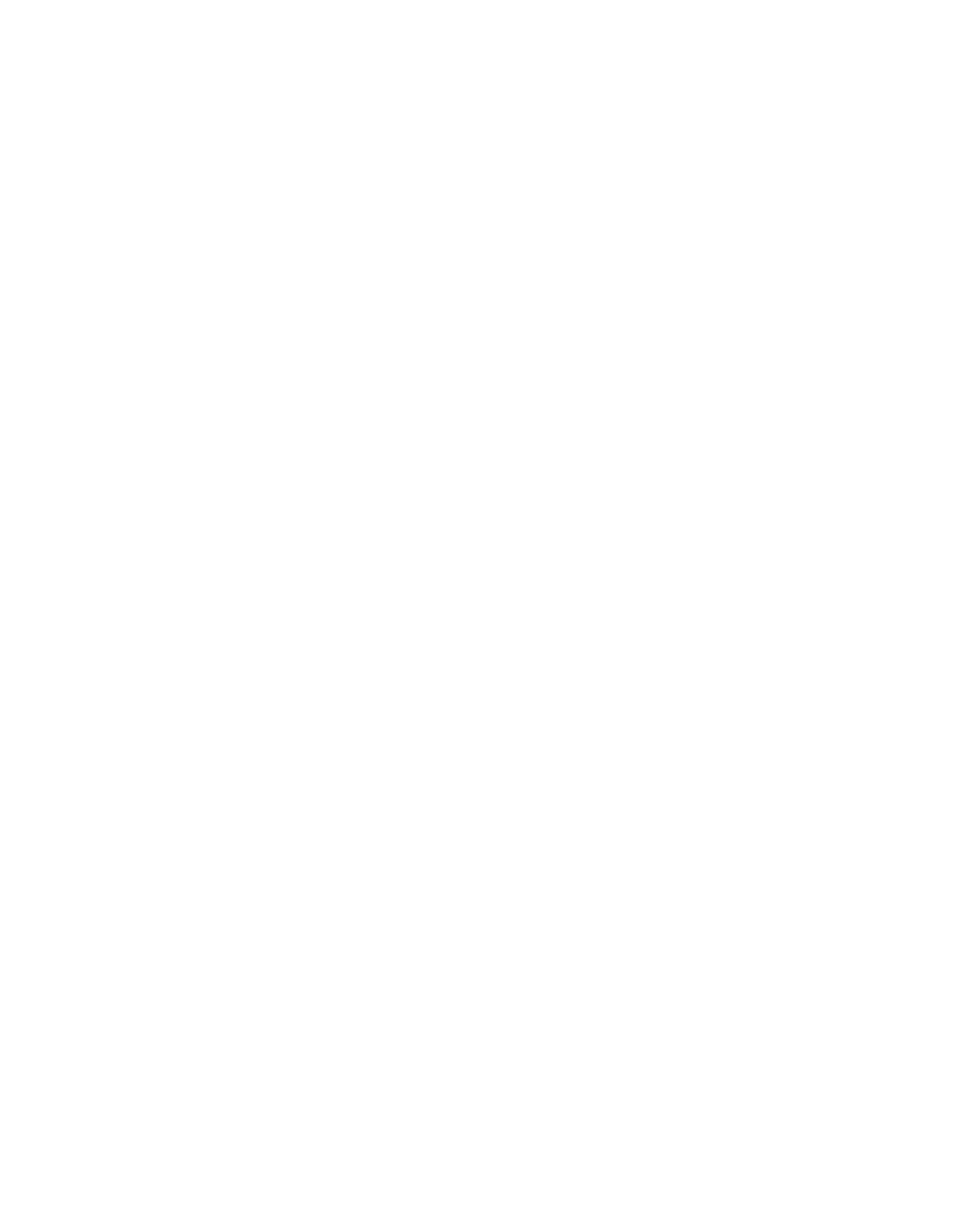## **HILL, Chief Justice.**

[¶1] Appellant, Margot Burnham (Burnham), asserts that the district court erred in failing to grant her motion to dismiss this action, or to have stayed these proceedings pending resolution of related litigation between the parties in California. It is also her contention that the district court erred in applying the law of Wyoming to this matter rather than the law of California as it relates to the dissolution of a relationship between unmarried persons who cohabit and commingle their assets. Appellee, Richard A. Coffinberry as Trustee of the Richard A. Coffinberry Living Trust (Coffinberry), counters that the district court's orders were proper in a ll respects. We will affirm.

#### **ISSUES**

[¶2] Burnham advances these issues:

1. Whether the district court erred by failing to grant [Burnham's] motion to dismiss or stay this litigation in light of the existence of a previously commenced foreign action which placed into controversy properties owned by the parties and proceeds realized from the sale and refinancing secured therefrom, including real property located in Hot Springs County, Wyoming, which are also the subject matter of [Coffinberry's] quiet title action herein?

2. Whether the district court erroneously applied the law of this State as it pertains to actions between unmarried persons who cohabit and commingle assets in granting [Coffinberry's] motions for summary judgment?

Coffinberry approaches the issues somewhat differently:

1. Did the District Court properly apply Wyoming statutes and case law in denying [Burnham's] Motions to Dismiss pursuant to W.R.C.P.  $12(b)(3)$ ?

2. Did the trial court properly grant summary judgment?

3. Does the Minute Order and Statement of Decision, dated September 25, 2002, of the Superior Court of the State of California, County of Orange, in *Burnham v. Coffinberry*, Case No. 00 CC 10796 render [Burnham's] appeal moot?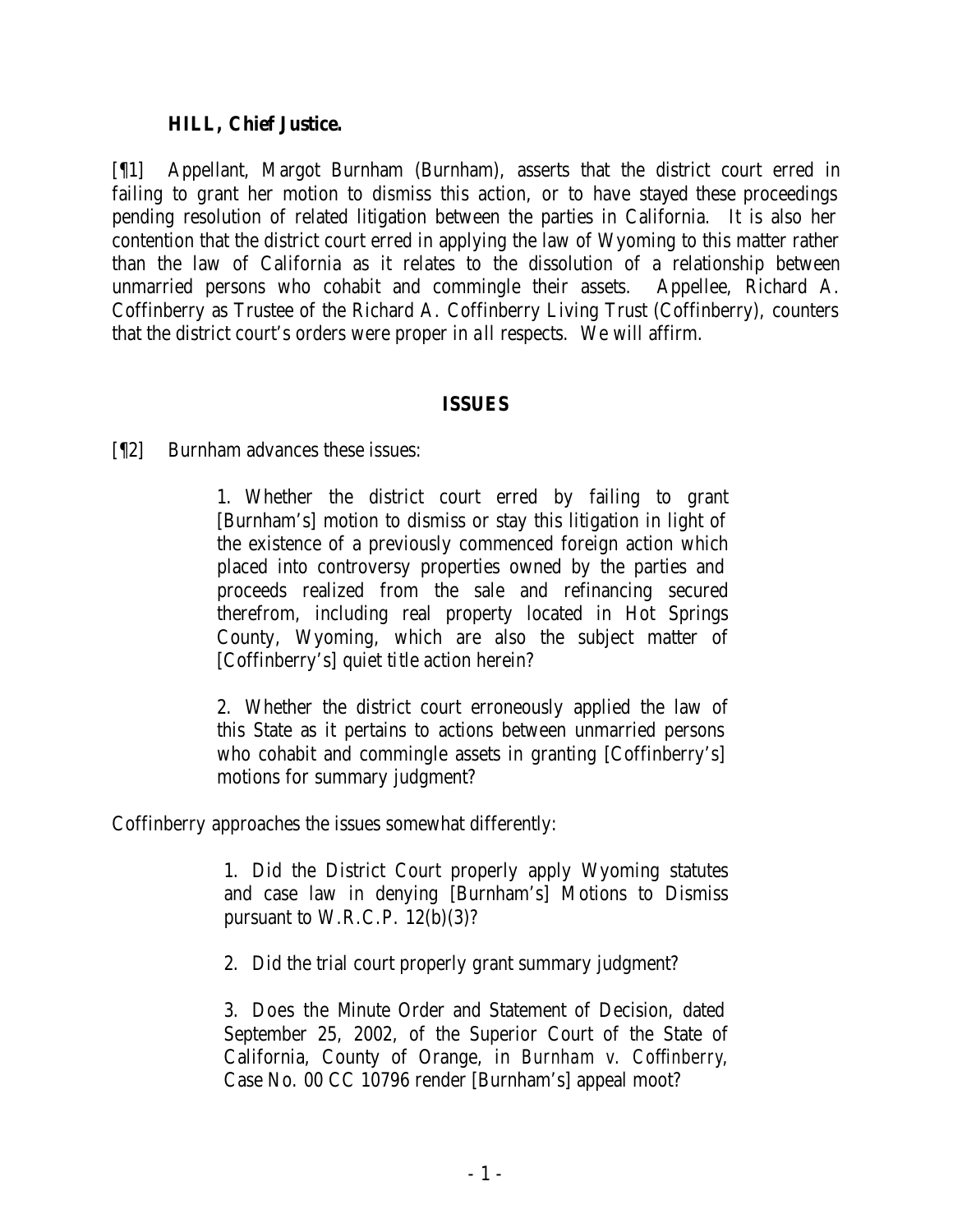## **FACTS**

[¶3] The controversy at hand arose out of a close personal and business relationship between Burnham and Coffinberry which endured from 1979 until 1993. Burnham contended that she and Coffinberry jointly acquired real property both in California and in Wyoming (as well as other states) and that they cohabited in their principal residence during the duration of their relationship. They never married. Burnham contended that the Wyoming properties were acquired for their mutual benefit and were purchased, in part, with funds obtained through a series of refinances of their principal residence.

[¶4] On September 8, 2000, Burnham filed an action in California, seeking to divide property jointly owned by her and Coffinberry, including the Wyoming property at issue here. On September 21, 2000, Coffinberry filed a complaint in the Wyoming district court, seeking to quiet title to all of the properties located in Hot Springs County in the name of his living trust. Burnham answered that complaint and included in her answer a motion to dismiss pursuant to W.R.C.P. 12(b)(3). Burnham contended that it was necessary for the California court to have jurisdiction over the Wyoming property so that it could "balance accounts" between the parties. Eventually, the district court denied Burnham's motion to dismiss and entered summary judgment in Coffinberry's favor with respect to all of the Wyoming properties. With respect to California property, those matters were decided by the California courts, largely in favor of Burnham.

## **DISCUSSION**

#### **Motion to Dismiss**

[¶5] We have recognized that a district court's ruling on a matter related to venue is measured by the abuse of discretion standard. *Rivermeadows, Inc. v. Zwaanshoek Holding*, 761 P.2d 662, 668 (Wyo. 1988); and *see SPS v. Thunder Basin Coal Company*, 978 P.2d 1138, 1141, 1144-46 (Wyo. 1999). Judicial discretion is a composite of many things, among which are conclusions drawn from objective criteria; it means a sound judgment exercised with regard to what is right under the circumstances and without doing so arbitrarily or capriciously. *Pasenelli v. Pasenelli*, 2002 WY 159, ¶11, 57 P.3d 324, 329, ¶11 (citing *Vaughn v. State*, 962 P.2d 149, 151 (Wyo.1998)). We will enlarge our analysis somewhat by quoting this discussion from Professors Wright and Miller: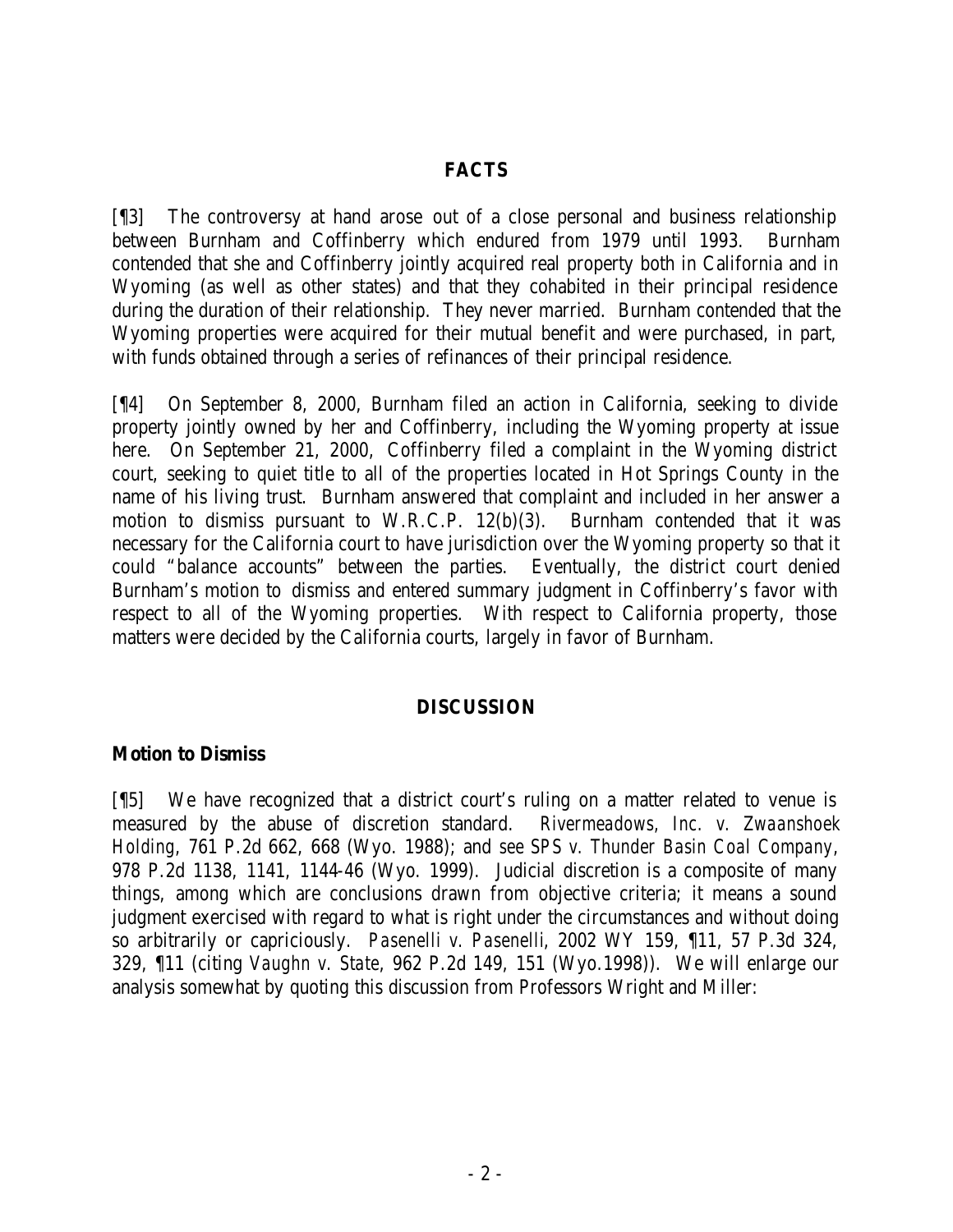On a motion under Rule 12(b)(3), facts must be shown that will defeat plaintiff's assertion of venue. A number of courts have concluded that the burden of doing so is on defendant, since venue is a "personal privilege" and a lack of venue should be established by the party asserting it. On the other hand, several courts have imposed the burden on plaintiff in keeping with the rule applied in the context of jurisdiction defenses. The latter view seems correct inasmuch as it is plaintiff's obligation to institute his action in a permissible forum, both in terms of jurisdiction and venue. There seems to be little justification for distinguishing between the two in determining the placing of the burden. If a defect in venue is not demonstrated, the court will deny the motion to dismiss. However, motions under 12(b)(3) may also be denied or held in abeyance whenever the court determines that further information is needed in order to establish clearly whether venue is proper.

5A Charles Alan Wright & Arthur R. Miller, Federal Practice and Procedure Civil § 1352, at 263-65 (1990).

[¶6] Burnham first contends that the district court abused its discretion in denying her motion to dismiss premised on W.R.C.P. 12(b)(3). That rule provides:

> (b) *How Presented*. -- Every defense, in law or fact, to a claim for relief in any pleading, whether a claim, counterclaim, cross-claim, or third-party claim, shall be asserted in the responsive pleading thereto if one is required, except that the following defenses may at the option of the pleader be made by motion: (1) lack of jurisdiction over the subject matter; (2) lack of jurisdiction over the person; (3) improper venue; (4) insufficiency of process; (5) insufficiency of service of process; (6) failure to state a claim upon which relief can be granted; (7) failure to join a party under Rule 19. A motion making any of these defenses shall be made before pleading if a further pleading is permitted. No defense or objection is waived by being joined with one or more other defenses or objections in a responsive pleading or motion. If a pleading sets forth a claim for relief to which the adverse party is not required to serve a responsive pleading, the adverse party may assert at the trial any defense in law or fact to that claim for relief. If, on a motion asserting the defense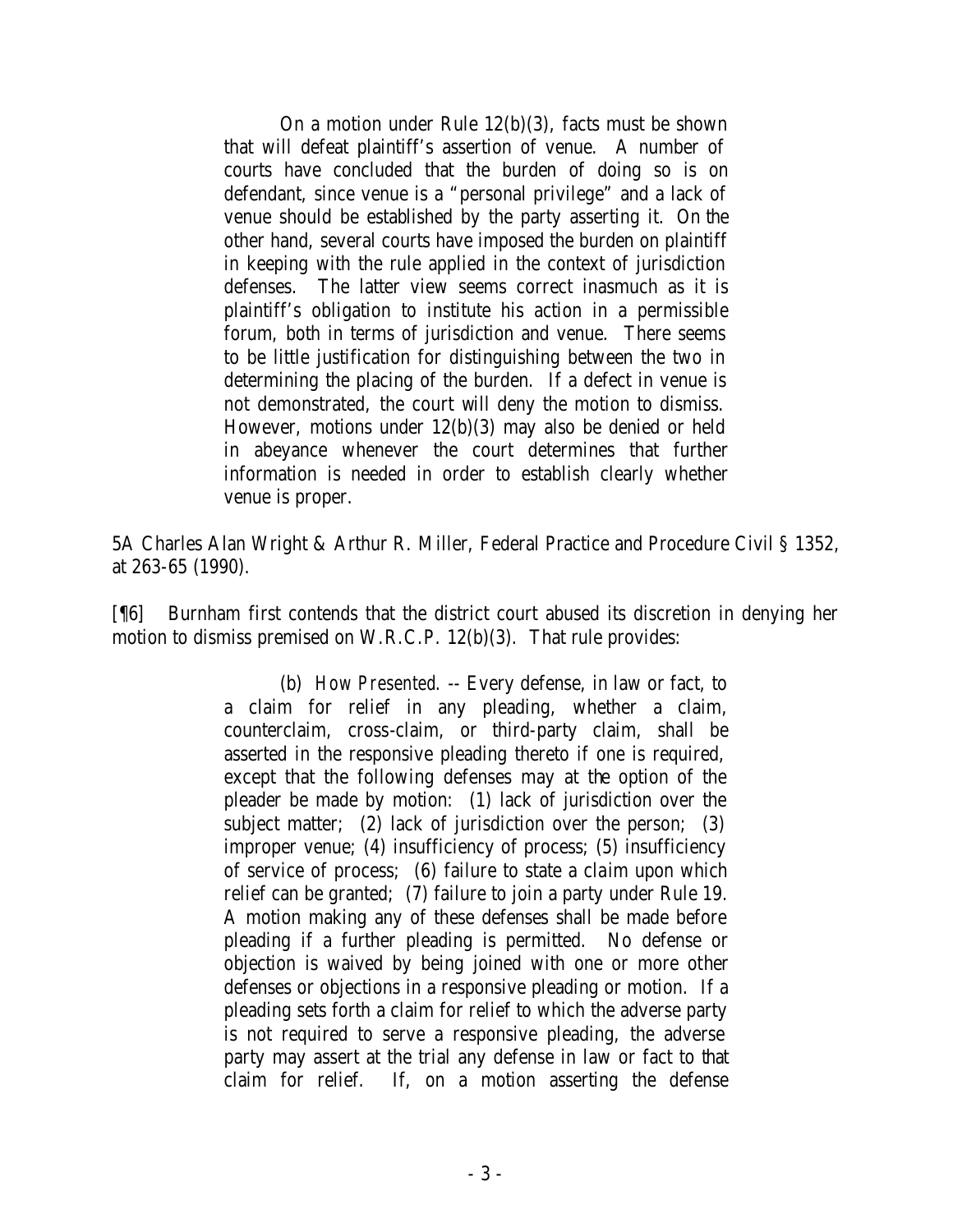numbered (6) to dismiss for failure of the pleading to state a claim upon which relief can be granted, matters outside the pleading are presented to and not excluded by the court, the motion shall be treated as one for summary judgment and disposed of as provided in Rule 56, and all parties shall be given reasonable opportunity to present all material made pertinent to such a motion by Rule 56.

(Emphasis added.)

[¶7] Burnham contends that the Wyoming district court should have dismissed the Wyoming action, or in the alternative stayed it, pending an unraveling of the parties' personal and business relationship in California. The argument championed by Burnham tends to confuse the concepts of jurisdiction, venue, and *forum non conveniens* in this regard, as well as the concepts of civil actions generally and matters related to the dissolution of marriage more specifically. Burnham, who is a resident of California, filed a civil action in California purporting to be in the nature of dissolution and winding up of a business relationship, as well as a personal relationship. It is her contention that the Wyoming properties at issue here are a part of both the business and personal relationship. Of course, California appears to be the proper forum for that action both in terms of jurisdiction as well as venue. Coffinberry is a resident of Wyoming and he has substantial real estate holdings in Hot Springs County. He filed a complaint in Wyoming to quiet title to that property, at least in part because Burnham claimed that the Wyoming property should be divided between them in the California action. Wyo. Stat. Ann. § 1-32-201 (LexisNexis 2003) provides:

> An action may be brought by a person in possession of real property against any person who claims an estate or interest therein adverse to him, for the purpose of determining the adverse estate or interest. The person bringing the action may hold possession himself or by his tenant.

Although Coffinberry's action does not fit squarely into the provisions of Wyoming quiet title statutes, Burnham does not question their applicability and Coffinberry did, in essence, contend that Burnham's California litigation amounted to a denial of clear title in Coffinberry. *See* Wyo. Stat. Ann. § 132-204 (LexisNexis 2003). As to one of the properties at issue, Burnham and Coffinberry were cotenants and Burnham had deeded several other properties at issue to Coffinberry. Coffinberry purchased the remainder from third parties. Within the chapter of Wyoming statutes concerned with venue, Wyo. Stat. Ann. § 1-5-101 (LexisNexis 2003) provides:

(a) Actions for the following causes shall be brought in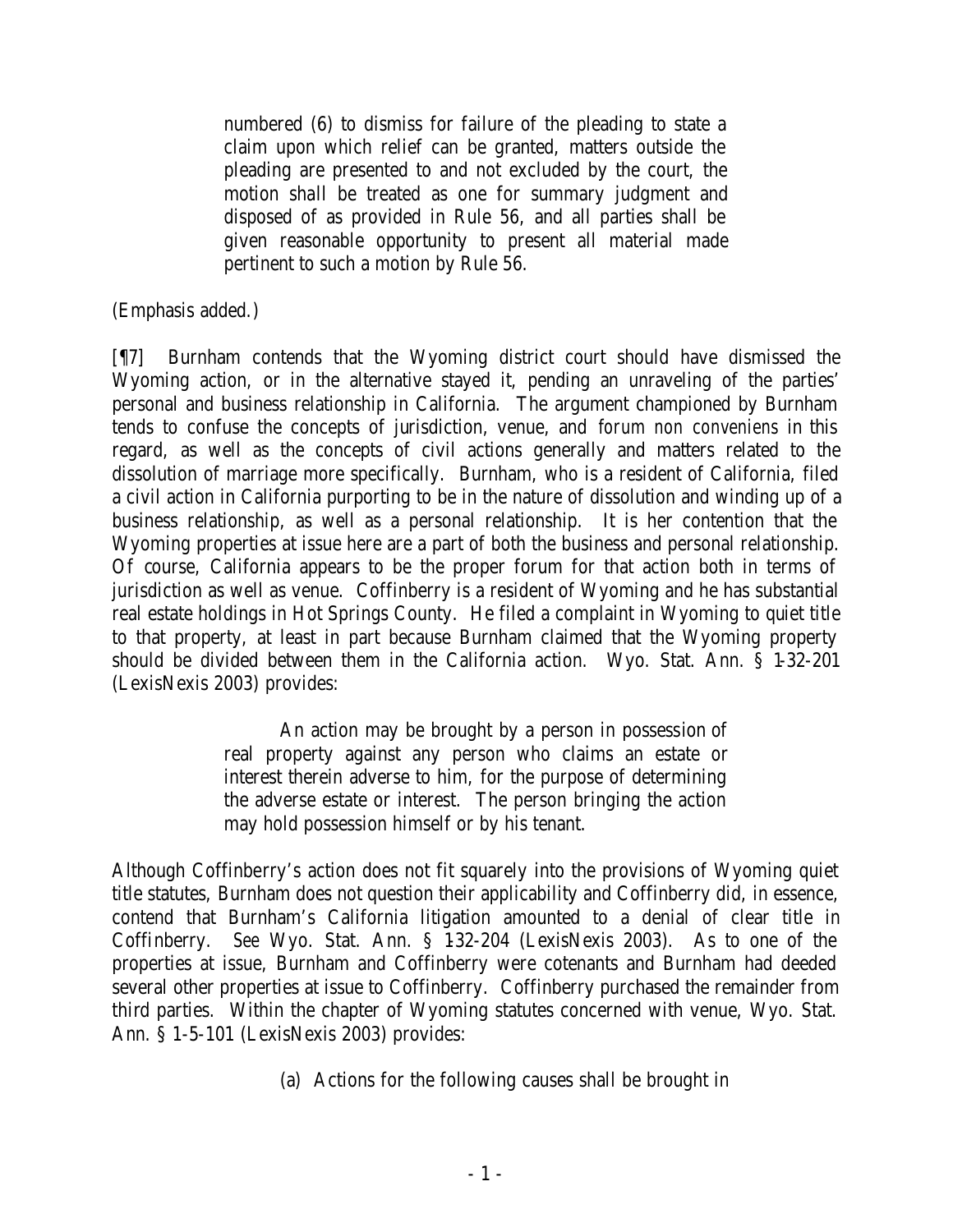the county in which the subject of the action is situate, except as provided in W.S. 1-5-102 and 1-5-103:

## (i) **For the recovery of real property, or of an estate or interest therein**;

(ii) For the partition of real property;

(iii) For the sale of real property under a mortgage, lien or other encumbrance or charge.

(Emphasis added.) *Also see Rivermeadows, Inc. v. Zwaanshoek Holding and Financiering, B.V.,* 761 P.2d 662, 667-68 (Wyo. 1988); *Hronek v. St. Joseph's Children's Home*, 866 P.2d 1305, 1309-10 (Wyo. 1994).

[¶8] Burnham more or less concedes that the district court had jurisdiction and that venue was proper in Hot Springs County. The real thrust of her argument is that the district court should have declined to exercise jurisdiction or venue or both, or that the district court should have stayed the proceedings until the California courts could act on Burnham's suit there. To the extent Burnham's argument is based in the concept of *forum non conveniens*, we note that *West Texas Utilities Company v. Exxon Coal USA*, *Inc.,* 807 P.2d 932, 935 (Wyo. 1991), holds that such a question is also addressed to the sound discretion of the trial court. The underlying basis for Burnham's contentions is that what California was undertaking to do is what amounts to a divorce in Wyoming, and that Wyoming recognizes that personal relationships can have business aspects that may be resolved in the courts. *See Kinnison v. Kinnison*, 627 P.2d 594, 595-96 (Wyo. 1981) (and cases cited therein) (contract to settle dispute between unmarried man and woman who cohabited enforced; case did not involve quantum meruit and/or unjust enrichment); *Bereman v. Bereman*, 645 P.2d 1155, 1158-60 (Wyo. 1982) (distinguishing *Kinnison*). However, Burnham fails to cite pertinent authority or to provide a cogent argument that the exercise of discretion by the district court in these circumstances was an abuse of discretion or that permitting the properly venued quiet title action to go forward operated as an injustice to Burnham. For these reasons we need not consider her contentions in that regard further. *See Shumway v. Worthey*, 2001 WY 130, ¶9, 37 P.3d 361, ¶9 (Wyo. 2001).

# **Was Summary Judgment Proper**

[¶9] When we review a summary judgment, we have before us the same materials as did the district court, and we follow the same standards which applied to the proceedings below. The propriety of granting a motion for summary judgment depends upon the correctness of the dual findings that there is no genuine issue as to any material fact and that the prevailing party is entitled to judgment as a matter of law. *Reed v. Miles Land and Livestock Company*, 2001 WY 16, ¶9, 18 P.3d 1161, ¶9 (Wyo. 2001). A genuine issue of material fact exists when a disputed fact, if proven, would have the effect of establishing or refuting an essential element of an asserted cause of action or defense. We, of course,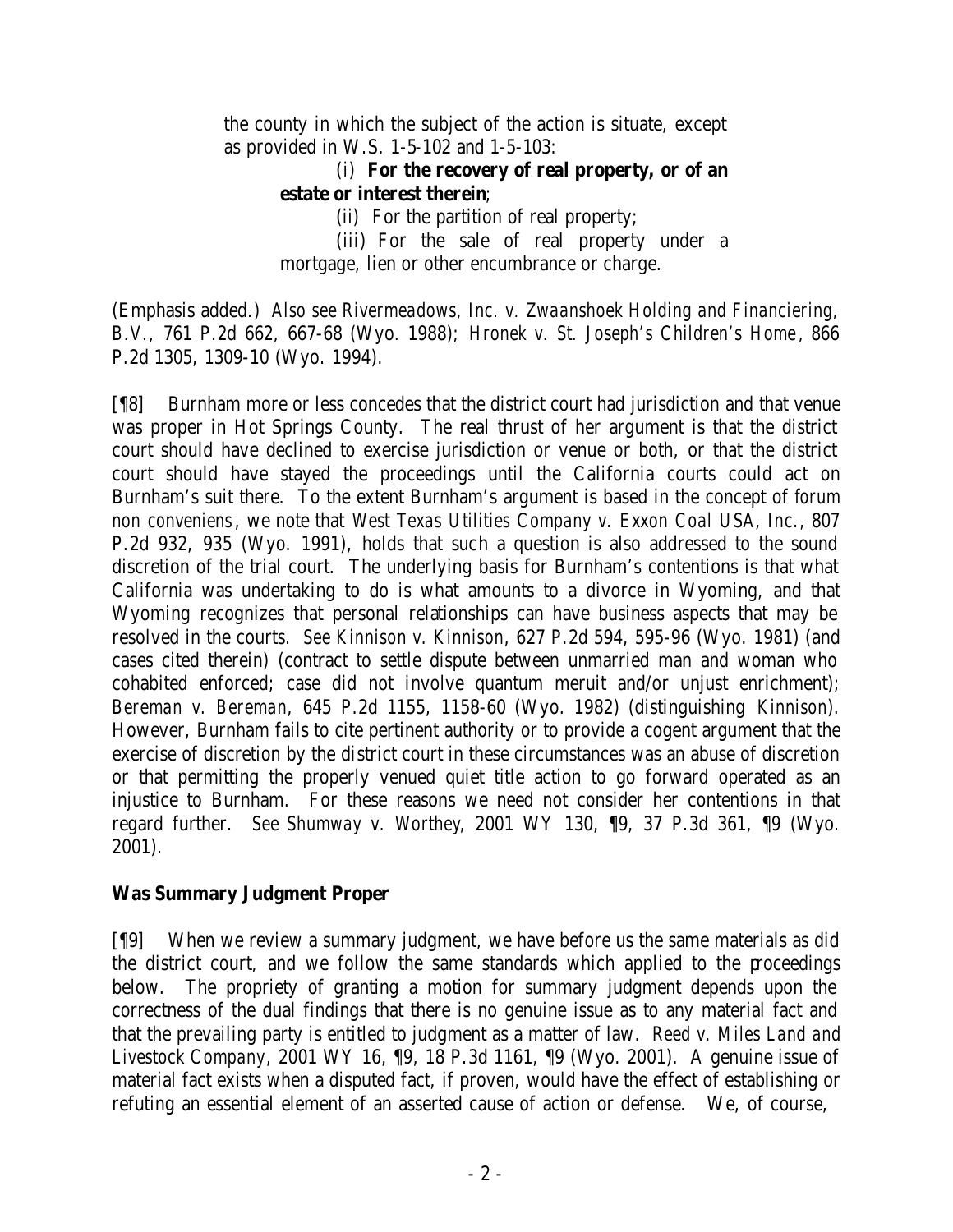examine the record from a vantage point most favorable to that party who opposed the motion, affording to that party the benefit of all favorable inferences that fairly may be drawn from the record. *Scherer Construction, LLC v. Hedquist Construction, Inc.*, 2001 WY 23, ¶15, 18 P.3d 645, ¶15 (Wyo. 2001); *Central Wyoming Medical Laboratory, LLC v. Medical Testing Lab, Inc.*, 2002 WY 47, ¶15, 43 P.3d 121, ¶15 (Wyo. 2002).

[¶10] Our disposition of this issue can be quite brief. Burnham contends that the trial court "erroneously ruled as a matter of law that there exists no remedy at law or equity for an unmarried cohabitant who commingled her assets with the other cohabitant's even when the other cohabitant unjustly enriched himself through the use of those assets." No such proposition was offered to the district court for its resolution, nor did the district court make a decision to that effect. The district court did decide that the properties at issue in this case were titled in Coffinberry's name and, as between him and Burnham, the title to those properties should be quieted in him. Summary judgment is governed by W.R.C.P. 56, which provides:

> (a) *For claimant*. -- A party seeking to recover upon a claim, counterclaim, or cross-claim or to obtain a declaratory judgment may, at any time after the expiration of 20 days from the commencement of the action or after service of a motion for summary judgment by the adverse party, move with or without supporting affidavits for a summary judgment in the party's favor upon all or any part thereof.

> (b) *For defending party*. -- A party against whom a claim, counterclaim, or cross-claim is asserted or a declaratory judgment is sought may, at any time, move with or without supporting affidavits for a summary judgment in the party's favor as to all or any part thereof.

> (c) *Motion and proceedings thereon*. -- Unless the court otherwise orders, the motion and any response and other papers relating thereto shall be served pursuant to Rule 6(c). The judgment sought shall be rendered forthwith if the pleadings, depositions, answers to interrogatories, and admissions on file, together with the affidavits, if any, show that there is no genuine issue as to any material fact and that the moving party is entitled to a judgment as a matter of law. A summary judgment, interlocutory in character, may be rendered on the issue of liability alone although there is a genuine issue as to the amount of damages.

> (d) *Case not fully adjudicated on motion*. If on motion under this rule judgment is not rendered upon the whole case or for all the relief asked and a trial is necessary, the court at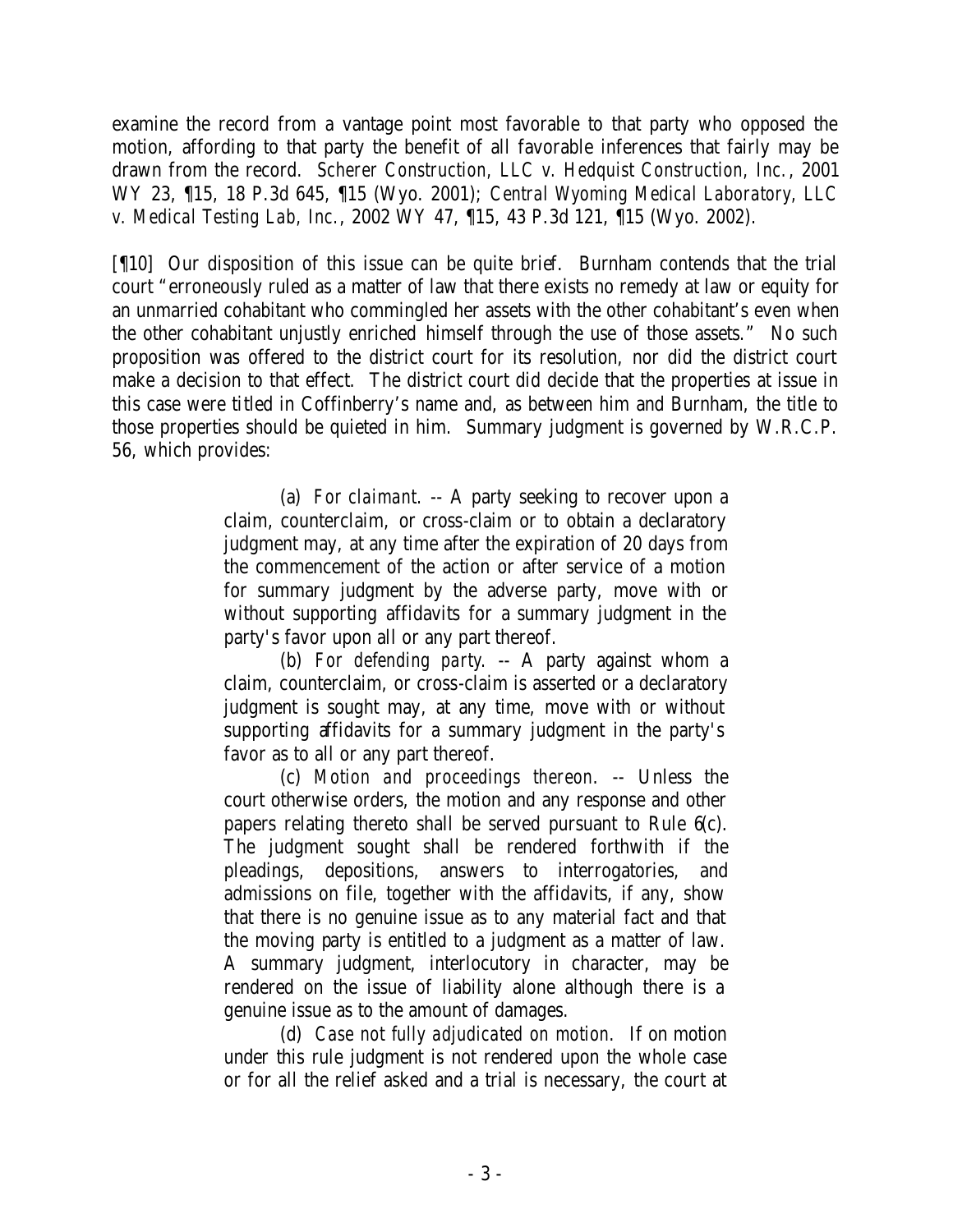the hearing of the motion, by examining the pleadings and the evidence before it and by interrogating counsel, shall if practicable ascertain what material facts exist without substantial controversy and what material facts are actually and in good faith controverted. It shall thereupon make an order specifying the facts that appear without substantial controversy, including the extent to which the amount of damages or other relief is not in controversy, and directing such further proceedings in the action as are just. Upon the trial of the action the facts so specified shall be deemed established, and the trial shall be conducted accordingly.

(e) *Form of affidavits; further testimony; defense required*. -- **Supporting and opposing affidavits shall be made on personal knowledge, shall set forth such facts as would be admissible in evidence, and shall show affirmatively that the affiant is competent to testify to the matters stated therein. Sworn or certified copies of all papers or parts thereof referred to in an affidavit shall be attached thereto or served therewith. The court may permit affidavits to be supplemented or opposed by depositions, answers to interrogatories, or further affidavits. When a motion for summary judgment is made and supported as provided in this rule an adverse party may not rest upon the mere allegations or denials of the adverse party's pleading, but the adverse party's response, by affidavits or as otherwise provided in this rule, must set forth specific facts showing that there is a genuine issue for trial. If the adverse party does not so respond, summary judgment, if appropriate, shall be entered against the adverse party**.

(f) *When affidavits are unavailable*. -- Should it appear from the affidavits of a party opposing the motion that the party cannot for reasons stated present by affidavit facts essential to justify the party's opposition, the court may refuse the application for judgment or may order a continuance to permit affidavits to be obtained or depositions to be taken or discovery to be had or may make such other order as is just.

(g) *Affidavits made in bad faith*. -- Should it appear to the satisfaction of the court at any time that any of the affidavits presented pursuant to this rule are presented in bad faith or solely for the purpose of delay, the court shall forthwith order the party employing them to pay the other